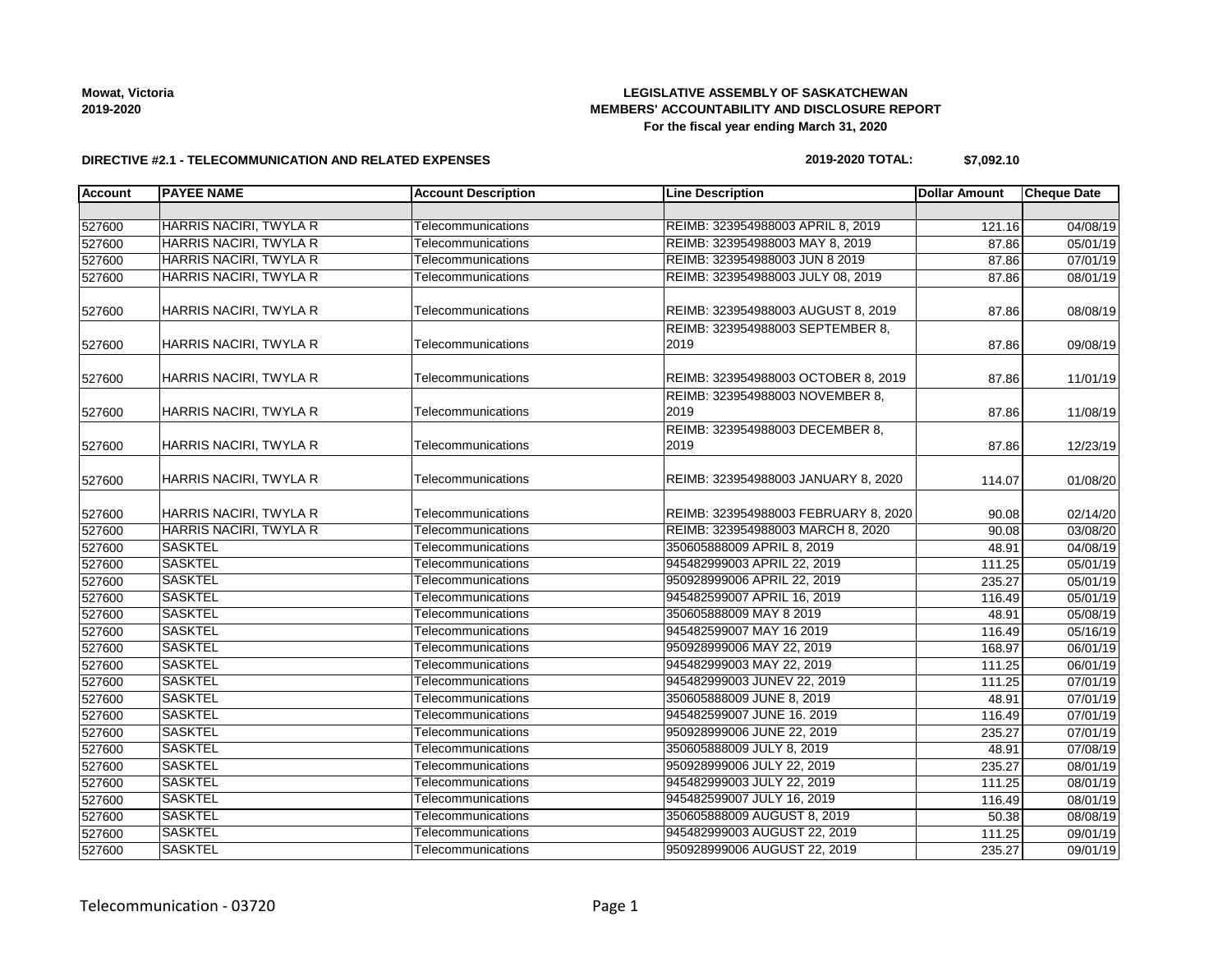| <b>Account</b> | <b>PAYEE NAME</b> | <b>Account Description</b> | <b>Line Description</b>                 | <b>Dollar Amount</b> | <b>Cheque Date</b>    |
|----------------|-------------------|----------------------------|-----------------------------------------|----------------------|-----------------------|
| 527600         | <b>SASKTEL</b>    | Telecommunications         | 945482599007 AUGUST 16, 2019            | 123.38               | 09/01/19              |
| 527600         | SASKTEL           | Telecommunications         | 350605888009 SEPTEMBER 8, 2019          | 112.51               | 09/08/19              |
| 527600         | <b>SASKTEL</b>    | Telecommunications         | 945482599007 SEPTEMBER 16, 2019         | 127.08               | 09/16/19              |
| 527600         | SASKTEL           | Telecommunications         | 945482999003 SEPTEMBER 22, 2019         | 111.25               | 10/01/19              |
| 527600         | <b>SASKTEL</b>    | Telecommunications         | 950928999006 SEPTEMBER 22, 2019         | 235.27               | 10/01/19              |
| 527600         | <b>SASKTEL</b>    | Telecommunications         | 350605888009 OCTOBER 8, 2019            | 48.91                | $\overline{11}/01/19$ |
| 527600         | SASKTEL           | Telecommunications         | 945482599007 OCTOBER 16, 2019           | 123.38               | 11/01/19              |
| 527600         | <b>SASKTEL</b>    | Telecommunications         | 945482999003 OCTOBER 22, 2019           | 114.59               | 11/01/19              |
| 527600         | <b>SASKTEL</b>    | Telecommunications         | 950928999006 OCTOBER 22, 2019           | 242.33               | 11/01/19              |
| 527600         | <b>SASKTEL</b>    | Telecommunications         | 350605888009 NOVEMBER 8, 2019           | 48.91                | 11/08/19              |
| 527600         | <b>SASKTEL</b>    | Telecommunications         | 9454825-7 NOVEMBER 16, 2019             | 127.08               | 11/16/19              |
| 527600         | SASKTEL           | Telecommunications         | 945482999003 NOVEMBER 22, 2019          | 111.25               | 12/01/19              |
| 527600         | <b>SASKTEL</b>    | Telecommunications         | 950928999006 NOVEMBER 22, 2019          | 235.27               | 12/01/19              |
| 527600         | <b>SASKTEL</b>    | Telecommunications         | 350605888009 DECEMBER 8, 2019           | 50.38                | 12/08/19              |
| 527600         | <b>SASKTEL</b>    | Telecommunications         | 945482599007 DECEMBER 16, 2019          | 123.38               | 12/16/19              |
| 527600         | <b>SASKTEL</b>    | Telecommunications         | 950928999006 DECEMBER 22, 2019          | 235.27               | 01/01/20              |
| 527600         | <b>SASKTEL</b>    | Telecommunications         | 945482999003 DECEMBER 22, 2019          | 111.25               | 01/01/20              |
| 527600         | <b>SASKTEL</b>    | Telecommunications         | 350605888009 JANUARY 8M, 2020           | 48.91                | 01/08/20              |
| 527600         | <b>SASKTEL</b>    | Telecommunications         | 945482599007 JANUARY 16, 2020           | 123.38               | 01/16/20              |
| 527600         | <b>SASKTEL</b>    | Telecommunications         | 950928999006 JANUARY 22, 2020           | 235.27               | 01/22/20              |
| 527600         | <b>SASKTEL</b>    | Telecommunications         | 945482999003 JANUARY 22, 2020           | 111.25               | 01/22/20              |
| 527600         | <b>SASKTEL</b>    | Telecommunications         | 350605888009 FEBRUARY 8, 2020           | 48.91                | 02/08/20              |
| 527600         | <b>SASKTEL</b>    | Telecommunications         | 950928999006 FEBRUARY 22, 2020          | 235.27               | 03/01/20              |
| 527600         | <b>SASKTEL</b>    | Telecommunications         | 945482999003 FEBRUARY 22, 2020          | 111.25               | 03/01/20              |
| 527600         | <b>SASKTEL</b>    | Telecommunications         | 350605888009 MARCH 8, 2020              | 48.91                | 03/08/20              |
|                |                   |                            |                                         |                      |                       |
| 527600         | <b>SASKTEL</b>    | Telecommunications         | <b>RTV-VICTORIA MOWAT-PERSONAL CELL</b> | $-118.99$            | 03/10/20              |
| 527600         | <b>SASKTEL</b>    | Telecommunications         | 945482599007 MARCH 16, 2020             | 123.38               | 03/16/20              |
| 527600         | <b>SASKTEL</b>    | Telecommunications         | 9454829-3 MARCH 22, 2020                | 111.25               | 03/22/20              |
| 527600         | <b>SASKTEL</b>    | Telecommunications         | 9509289-6 MARCH 22, 2020                | 235.27               | 03/22/20              |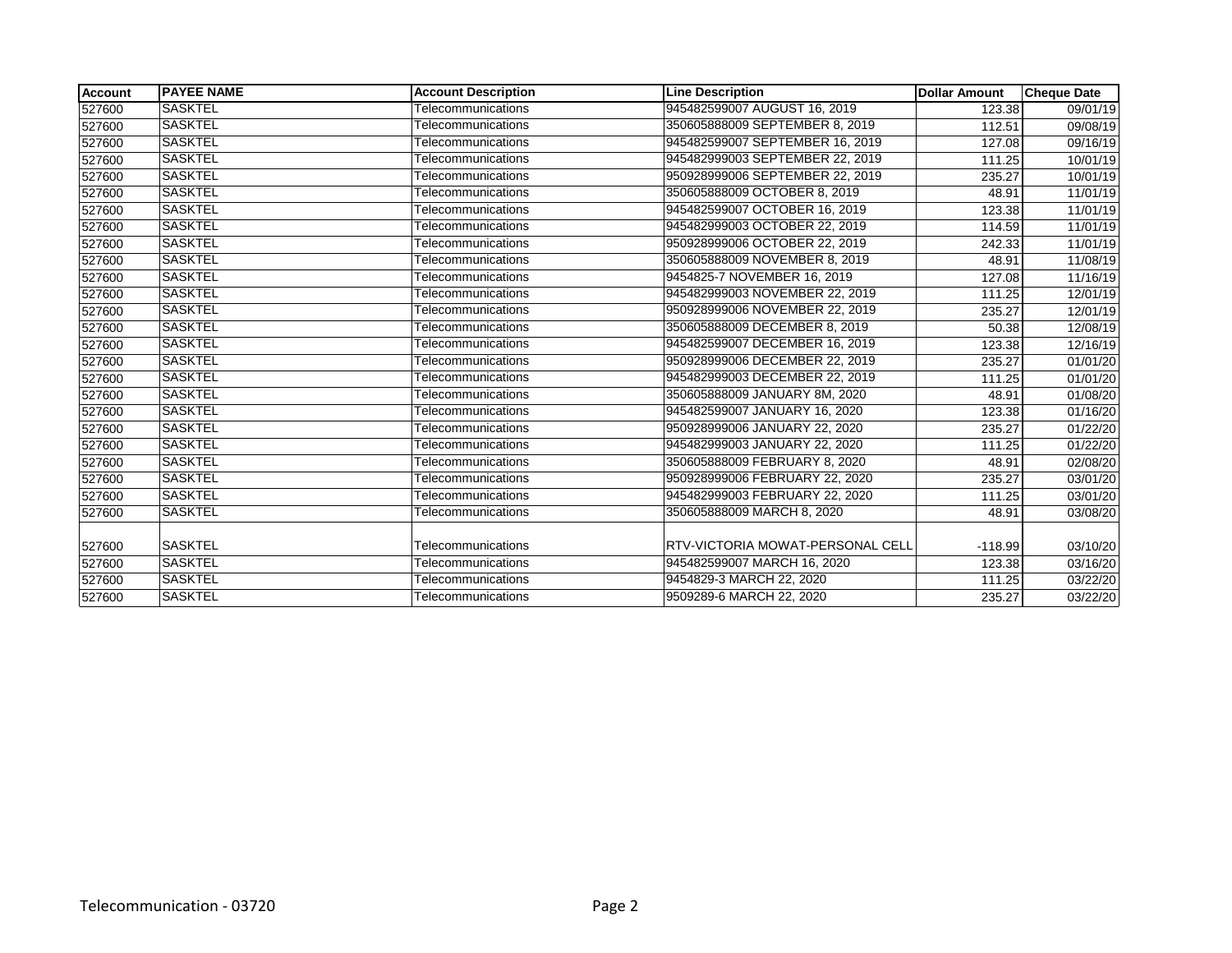## **LEGISLATIVE ASSEMBLY OF SASKATCHEWAN MEMBERS' ACCOUNTABILITY AND DISCLOSURE REPORT For the fiscal year ending March 31, 2020**

### **DIRECTIVE #3.1 - MLA TRAVEL AND LIVING EXPENSES**

## **2019-2020 TOTAL: \$35,119.14**

| <b>Account</b> | <b>PAYEE NAME</b>   | <b>Account Description</b>  | <b>Line Description</b>             | <b>Dollar Amount</b> | <b>Cheque Date</b>   |
|----------------|---------------------|-----------------------------|-------------------------------------|----------------------|----------------------|
|                |                     |                             |                                     |                      |                      |
|                |                     |                             | APRIL 2019 MLA REGINA               |                      |                      |
| 541900         | MOWAT, VICKI        | <b>Elected Rep - Travel</b> | <b>ACCOMMODATIONS</b>               | 1,410.00             | 04/01/19             |
| 541900         | <b>MOWAT, VICKI</b> | <b>Elected Rep - Travel</b> | MLA TRAVEL APRIL 1 - 17, 2019       | 1,621.42             | 05/07/19             |
|                |                     |                             | MAY 2019 MLA REGINA                 |                      |                      |
| 541900         | MOWAT, VICKI        | Elected Rep - Travel        | <b>ACCOMMODATIONS</b>               | 1,410.00             | 05/07/19             |
| 541900         | <b>MOWAT, VICKI</b> | <b>Elected Rep - Travel</b> | MLA TRAVEL MAY 12-31, 2019          | 2,697.57             | 06/20/19             |
| 541900         | MOWAT, VICKI        | <b>Elected Rep - Travel</b> | MLA TRAVEL APRIL 18-MAY 11, 2019    |                      | 1,593.62<br>06/20/19 |
|                |                     |                             | JUN/19 MLA REGINA                   |                      |                      |
| 541900         | MOWAT, VICKI        | Elected Rep - Travel        | <b>ACCOMMODATIONS</b>               | 1,410.00             | 06/21/19             |
|                |                     |                             | JULY 2019 MLA REGINA                |                      |                      |
| 541900         | MOWAT, VICKI        | Elected Rep - Travel        | <b>ACCOMMODATIONS</b>               | 1,410.00             | 07/19/19             |
| 541900         | <b>MOWAT, VICKI</b> | <b>Elected Rep - Travel</b> | <b>MLA TRAVEL JUNE 3 - 23, 2019</b> | 1,220.95             | 07/19/19             |
| 541900         | MOWAT, VICKI        | <b>Elected Rep - Travel</b> | MLA TRAVEL JUN 24-26 2019           | 298.15               | 08/01/19             |
|                |                     |                             | AUGUST 2019 MLA REGINA              |                      |                      |
| 541900         | MOWAT, VICKI        | <b>Elected Rep - Travel</b> | <b>ACCOMMODATIONS</b>               | 1,410.00             | 08/23/19             |
| 541900         | MOWAT, VICKI        | <b>Elected Rep - Travel</b> | <b>MLA TRAVEL JULY 1 - 28, 2019</b> | 1,451.22             | 08/23/19             |
|                |                     |                             | SEPTEMBER 2019 MLA REGINA           |                      |                      |
| 541900         | MOWAT, VICKI        | Elected Rep - Travel        | <b>ACCOMMODATIONS</b>               | 1,410.00             | 09/09/19             |
|                |                     |                             | MLA TRAVEL JULY 29 - SEPTEMBER 4,   |                      |                      |
| 541900         | MOWAT, VICKI        | Elected Rep - Travel        | 2019                                | 703.24               | 09/09/19             |
| 541900         | MOWAT, VICKI        | <b>Elected Rep - Travel</b> | MLA TRAVEL SEPTEMBER 6 - 20, 2019   | 487.07               | 10/09/19             |
|                |                     |                             | MLA TRAVEL OCTOBER 25 - NOVEMBER    |                      |                      |
| 541900         | MOWAT, VICKI        | Elected Rep - Travel        | 4, 2019                             | 814.86               | 11/05/19             |
|                |                     |                             | NOVEMBER 2019 MLA REGINA            |                      |                      |
| 541900         | MOWAT, VICKI        | Elected Rep - Travel        | <b>ACCOMMODATIONS</b>               | 1,410.00             | 11/05/19             |
| 541900         | MOWAT, VICKI        | <b>Elected Rep - Travel</b> | MLA TRAVEL OCTOBER 1 - 24, 2019     | 1,442.56             | 11/05/19             |
| 541900         | MOWAT, VICKI        | <b>Elected Rep - Travel</b> | REIMB RENT/HEAT/ELECTR/PARKING      | 1,410.00             | 11/08/19             |
| 541900         | MOWAT, VICKI        | <b>Elected Rep - Travel</b> | MLA TRAVEL NOVEMBER 5 - 18, 2019    | 1,324.86             | 11/19/19             |
|                |                     |                             | MLA TRAVEL NOVEMBER 19 -            |                      |                      |
| 541900         | MOWAT, VICKI        | <b>Elected Rep - Travel</b> | DECEMBER 3, 2019                    | 1,743.00             | 12/06/19             |
|                |                     |                             | DECEMBER 2019 MLA REGINA            |                      |                      |
| 541900         | MOWAT, VICKI        | <b>Elected Rep - Travel</b> | <b>ACCOMMODATIONS</b>               | 1,410.00             | 12/06/19             |
|                |                     |                             | JANUARY 2020 MLA REGINA             |                      |                      |
| 541900         | MOWAT, VICKI        | Elected Rep - Travel        | <b>ACCOMMODATIONS</b>               | 1,410.00             | 01/16/20             |
| 541900         | <b>MOWAT, VICKI</b> | <b>Elected Rep - Travel</b> | MLA TRAVEL DECEMBER 4 - 31, 2019    | 390.82               | 01/16/20             |
|                |                     |                             | FEBRUARY 2020 MLA REGINA            |                      |                      |
| 541900         | MOWAT, VICKI        | Elected Rep - Travel        | <b>ACCOMMODATIONS</b>               | 1,410.00             | 02/06/20             |
| 541900         | MOWAT, VICKI        | <b>Elected Rep - Travel</b> | MLA TRAVEL JANUARY 6 - 30, 2020     | 573.85               | 02/06/20             |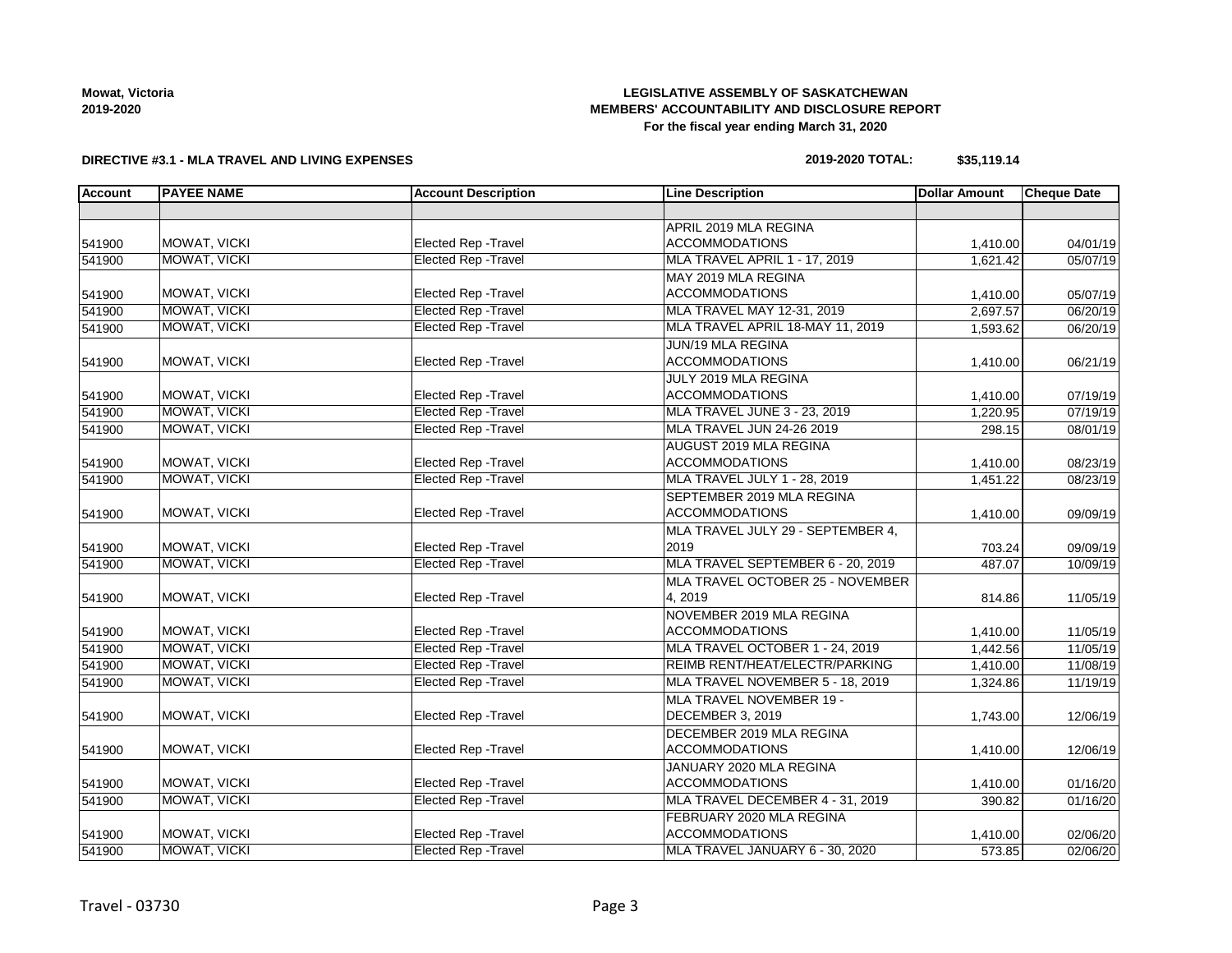| <b>Account</b> | <b>IPAYEE NAME</b>  | <b>IAccount Description</b> | <b>ILine Description</b>         | <b>IDollar Amount</b> | <b>Cheque Date</b> |
|----------------|---------------------|-----------------------------|----------------------------------|-----------------------|--------------------|
|                |                     |                             | IMARCH 2020 MLA REGINA           |                       |                    |
| 541900         | IMOWAT. VICKI       | Elected Rep -Travel         | <b>ACCOMMODATIONS</b>            | 1.410.00              | 03/03/20           |
|                |                     |                             | MLA TRAVEL FEBRUARY 3 - MARCH 3. |                       |                    |
|                | 541900 MOWAT, VICKI | <b>Elected Rep - Travel</b> | 2020                             | 630.40                | 03/03/20           |
| 541900         | IMOWAT. VICKI       | Elected Rep - Travel        | MLA TRAVEL MARCH 4-18, 2020      | 1,205.55              | 03/31/20           |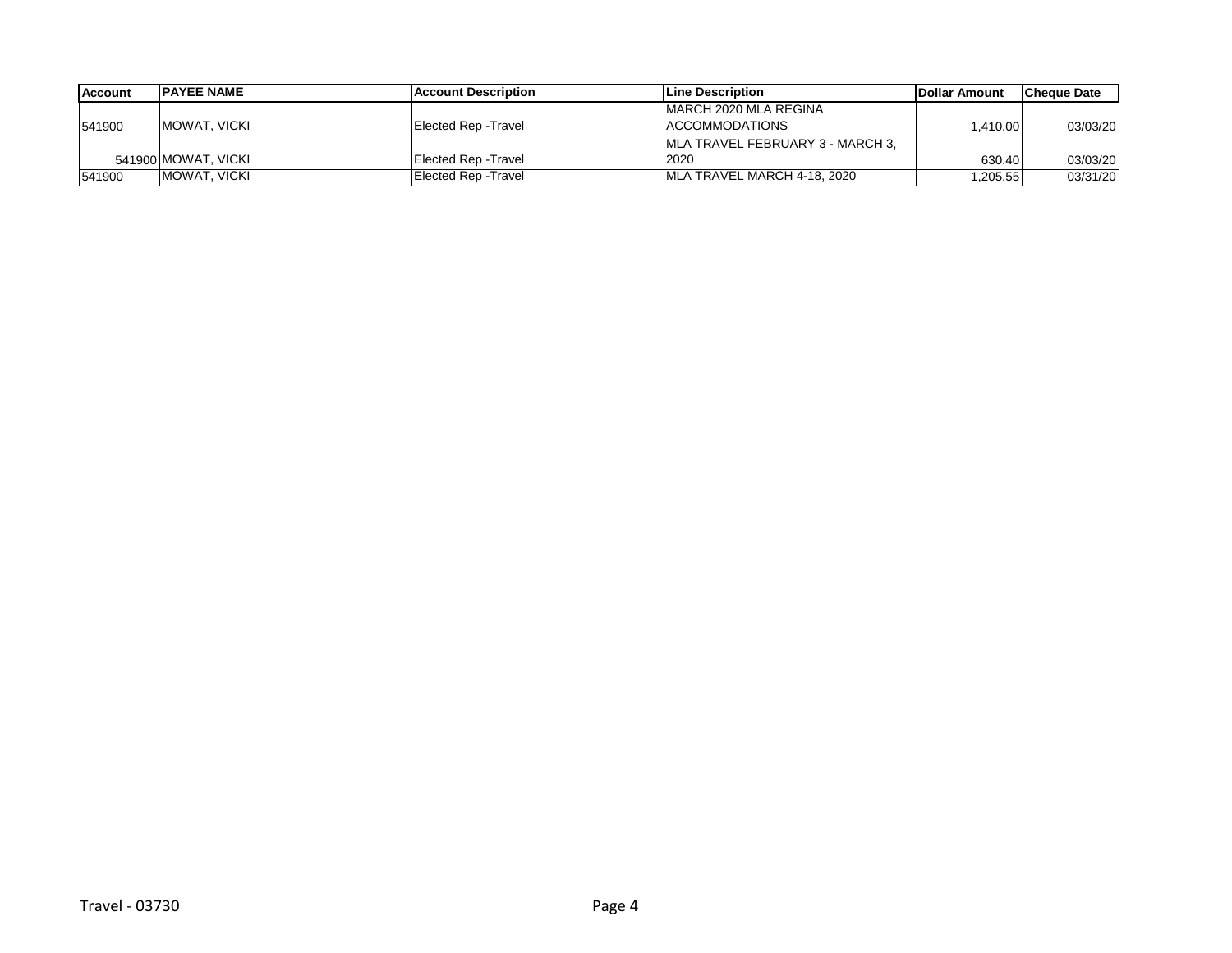## **LEGISLATIVE ASSEMBLY OF SASKATCHEWAN MEMBERS' ACCOUNTABILITY AND DISCLOSURE REPORT For the fiscal year ending March 31, 2020**

**DIRECTIVE #4.1 - CONSTITUENCY SERVICE EXPENSES**

### **2019-2020 TOTAL: \$65,312.02**

| <b>Account</b> | <b>PAYEE NAME</b>                                          | <b>Account Description</b>                                                | <b>Line Description</b>        | <b>Dollar Amount</b> | <b>Cheque Date</b> |
|----------------|------------------------------------------------------------|---------------------------------------------------------------------------|--------------------------------|----------------------|--------------------|
|                |                                                            |                                                                           |                                |                      |                    |
| 522000         | ICR COMMERCIAL REAL ESTATE                                 | Rent of Ground, Buildings and Other Space                                 | APRIL 2019 MLA OFFICE RENT     | 1,492.12             | 04/01/19           |
| 522000         | ICR COMMERCIAL REAL ESTATE                                 | Rent of Ground, Buildings and Other Space   MAY 2019 MLA OFFICE RENT      |                                | 1,492.12             | 04/12/19           |
| 522000         | ICR COMMERCIAL REAL ESTATE                                 | Rent of Ground, Buildings and Other Space                                 | JUNE 2019 MLA OFFICE RENT      | 1,492.12             | 05/15/19           |
| 522000         | ICR COMMERCIAL REAL ESTATE                                 | Rent of Ground, Buildings and Other Space JULY 2019 MLA OFFICE RENT       |                                | 1,492.12             | 06/12/19           |
| 522000         | <b>ICR COMMERCIAL REAL ESTATE</b>                          | Rent of Ground, Buildings and Other Space   MLA 2018 OCCUPANCY COSTS      |                                | 504.64               | 07/01/19           |
| 522000         | ICR COMMERCIAL REAL ESTATE                                 | Rent of Ground, Buildings and Other Space   AUGUST 2019 MLA OFFICE RENT   |                                | 1,492.12             | 07/18/19           |
| 522000         | <b>ICR COMMERCIAL REAL ESTATE</b>                          | Rent of Ground, Buildings and Other Space                                 | SEPTEMBER 2019 MLA OFFICE RENT | 1,492.12             | 08/02/19           |
| 522000         | ICR COMMERCIAL REAL ESTATE                                 | Rent of Ground, Buildings and Other Space                                 | OCTOBER 2019 MLA OFFICE RENT   | 1,492.12             | 09/10/19           |
| 522000         | ICR COMMERCIAL REAL ESTATE                                 | Rent of Ground, Buildings and Other Space                                 | NOVEMBER 2019 MLA OFFICE RENT  | 1,492.12             | 10/01/19           |
| 522000         | ICR COMMERCIAL REAL ESTATE                                 | Rent of Ground, Buildings and Other Space                                 | DECEMBER 2019 MLA OFFICE RENT  | 1,492.12             | 11/05/19           |
| 522000         | ICR COMMERCIAL REAL ESTATE                                 | Rent of Ground, Buildings and Other Space                                 | JANUARY 2020 MLA OFFICE RENT   | 1,513.53             | 12/20/19           |
| 522000         | ICR COMMERCIAL REAL ESTATE                                 | Rent of Ground, Buildings and Other Space   FEBRUARY 2020 MLA OFFICE RENT |                                | 1,513.53             | 01/06/20           |
| 522000         | <b>ICR COMMERCIAL REAL ESTATE</b>                          | Rent of Ground, Buildings and Other Space   MARCH 2020 MLA OFFICE RENT    |                                | 1,513.53             | 02/07/20           |
| 522200         | MINISTER OF FINANCE-MINISTRY OF<br><b>CENTRAL SERVICES</b> | Rent of Photocopiers                                                      | <b>COPIER CHARGES</b>          | 100.00               | 01/01/20           |
| 522200         | TOSHIBA OF CANADA LTD.                                     | <b>Rent of Photocopiers</b>                                               | <b>COPIER CHARGES</b>          | 181.38               | 05/01/19           |
| 522200         | TOSHIBA OF CANADA LTD.                                     | Rent of Photocopiers                                                      | <b>COPIER CHARGES</b>          | 161.89               | 05/08/19           |
| 522200         | <b>TOSHIBA OF CANADA LTD.</b>                              | Rent of Photocopiers                                                      | <b>COPIER CHARGES</b>          | 152.07               | 07/01/19           |
| 522200         | TOSHIBA OF CANADA LTD.                                     | Rent of Photocopiers                                                      | <b>COPIER CHARGES</b>          | 175.22               | 08/01/19           |
| 522200         | TOSHIBA OF CANADA LTD.                                     | Rent of Photocopiers                                                      | <b>COPIER CHARGES</b>          | 188.94               | 09/01/19           |
| 522200         | TOSHIBA OF CANADA LTD.                                     | Rent of Photocopiers                                                      | <b>COPIER CHARGES</b>          | 160.25               | 09/06/19           |
| 522200         | <b>TOSHIBA OF CANADA LTD.</b>                              | Rent of Photocopiers                                                      | <b>COPIER CHARGES</b>          | 158.29               | 11/01/19           |
| 522200         | TOSHIBA OF CANADA LTD.                                     | Rent of Photocopiers                                                      | <b>COPIER CHARGES</b>          | 181.07               | 11/06/19           |
| 522200         | TOSHIBA TEC CANADA BUSINESS<br>SOLUTIONS INC               | Rent of Photocopiers                                                      | <b>COPIER CHARGES</b>          | 187.61               | 12/10/19           |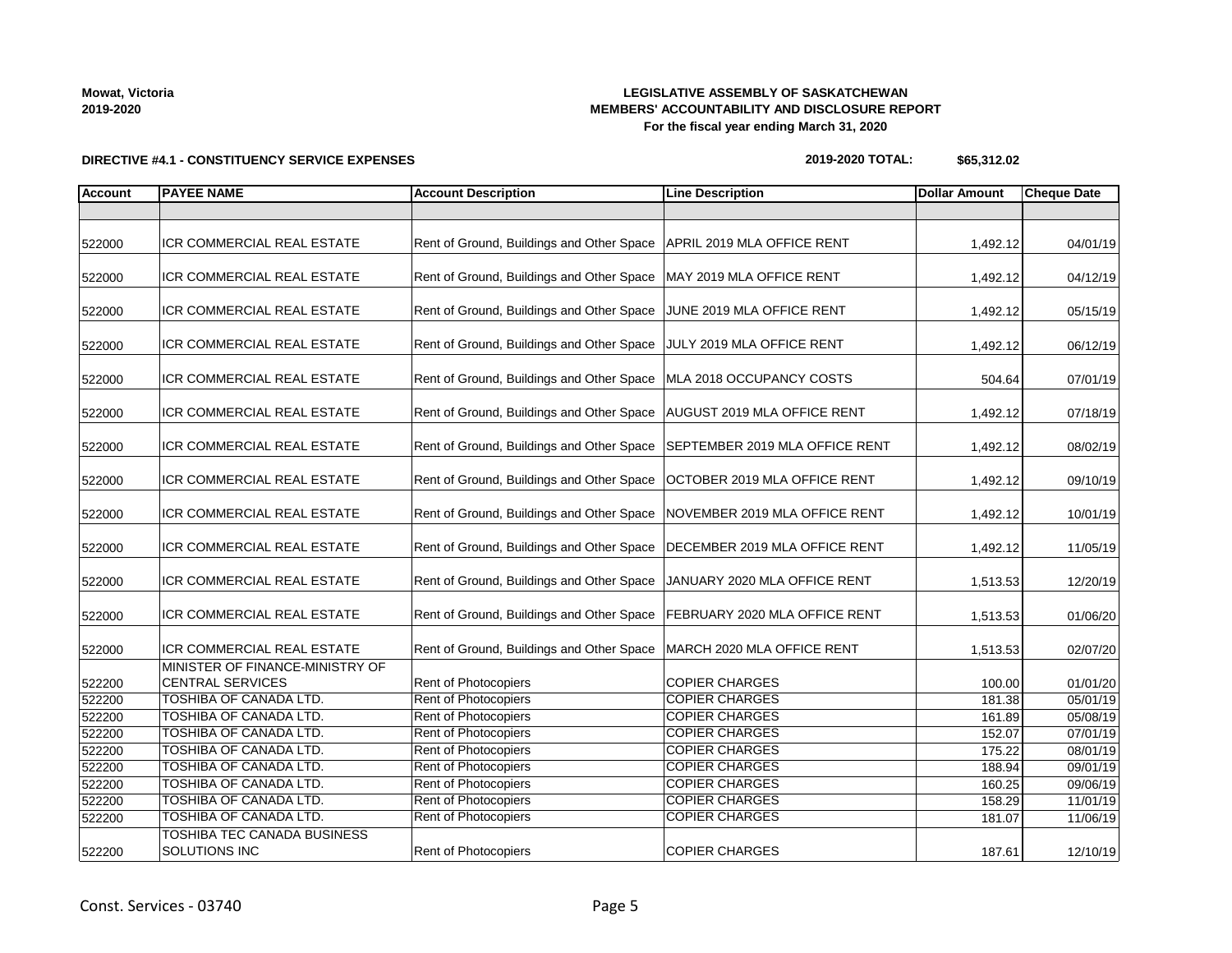| Account | <b>PAYEE NAME</b>               | <b>Account Description</b>           | <b>Line Description</b>        | <b>Dollar Amount</b> | <b>Cheque Date</b> |
|---------|---------------------------------|--------------------------------------|--------------------------------|----------------------|--------------------|
|         | TOSHIBA TEC CANADA BUSINESS     |                                      |                                |                      |                    |
| 522200  | SOLUTIONS INC                   | Rent of Photocopiers                 | <b>COPIER CHARGES</b>          | 155.32               | 01/08/20           |
|         | TOSHIBA TEC CANADA BUSINESS     |                                      |                                |                      |                    |
| 522200  | SOLUTIONS INC                   | Rent of Photocopiers                 | <b>COPIER CHARGES</b>          | 154.90               | 02/06/20           |
|         | TOSHIBA TEC CANADA BUSINESS     |                                      |                                |                      |                    |
| 522200  | <b>SOLUTIONS INC</b>            | Rent of Photocopiers                 | <b>COPIER CHARGES</b>          | 159.30               | 03/10/20           |
| 522500  | <b>COOKE AGENCIES LTD.</b>      | <b>Insurance Premiums</b>            | POLICY #C701421569 2019        | 525.76               | 11/01/19           |
| 522700  | SASKENERGY INCORPORATED         | Utilities - Electricity and Nat Gas  | 95533461588 APR 26 2019        | 96.84                | 05/01/19           |
| 522700  | SASKENERGY INCORPORATED         | Utilities - Electricity and Nat Gas  | 95533461588 MAY 28, 2019       | 51.10                | 06/01/19           |
| 522700  | SASKENERGY INCORPORATED         | Utilities - Electricity and Nat Gas  | 95533461588 JUNE 26, 2019      | 42.30                | 07/01/19           |
| 522700  | SASKENERGY INCORPORATED         | Utilities - Electricity and Nat Gas  | 95533461588 AUGUST 27, 2019    | 43.13                | 09/01/19           |
| 522700  | SASKENERGY INCORPORATED         | Utilities - Electricity and Nat Gas  | 95533461588 JULY 26, 2019      | 41.28                | 09/01/19           |
| 522700  | SASKENERGY INCORPORATED         | Utilities - Electricity and Nat Gas  | 95533461588 SEPTEMBER 26, 2019 | 42.92                | 10/01/19           |
| 522700  | SASKENERGY INCORPORATED         | Utilities - Electricity and Nat Gas  | 95533461588 OCTOBER 28, 2019   | 81.60                | 11/01/19           |
| 522700  | SASKENERGY INCORPORATED         | Utilities - Electricity and Nat Gas  | 95533461588 NOVEMBER 27, 2019  | 254.44               | 12/01/19           |
| 522700  | SASKENERGY INCORPORATED         | Utilities - Electricity and Nat Gas  | 95533461588 DECEMBER 27, 2019  | 247.67               | 01/01/20           |
| 522700  | SASKENERGY INCORPORATED         | Utilities - Electricity and Nat Gas  | 95533461588 JANUARY 28, 2020   | 359.90               | 02/01/20           |
| 522700  | SASKENERGY INCORPORATED         | Utilities - Electricity and Nat Gas  | 95533461588 FEBRUARY 28, 2020  | 260.06               | 03/01/20           |
| 522700  | <b>SASKENERGY INCORPORATED</b>  | Utilities - Electricity and Nat Gas  | 95533461588 MARCH 27, 2020     | 173.34               | 03/27/20           |
|         | MINISTER OF FINANCE-MINISTRY OF |                                      |                                |                      |                    |
| 525000  | <b>CENTRAL SERVICES</b>         | Postal, Courier, Freight and Related | APRIL 2019 MAIL SERVICES       | 49.87                | 07/01/19           |
|         | MINISTER OF FINANCE-MINISTRY OF |                                      |                                |                      |                    |
| 525000  | <b>CENTRAL SERVICES</b>         | Postal, Courier, Freight and Related | MAY 2019 MAIL SERVICES         | 50.87                | 07/01/19           |
|         | MINISTER OF FINANCE-MINISTRY OF |                                      |                                |                      |                    |
| 525000  | <b>CENTRAL SERVICES</b>         | Postal, Courier, Freight and Related | MAIL SERVICES JUN/19           | 49.87                | 08/01/19           |
|         | MINISTER OF FINANCE-MINISTRY OF |                                      |                                |                      |                    |
| 525000  | <b>CENTRAL SERVICES</b>         | Postal, Courier, Freight and Related | JULY 2019 MAIL SERVICES        | 50.05                | 09/01/19           |
|         | MINISTER OF FINANCE-MINISTRY OF |                                      |                                |                      |                    |
| 525000  | <b>CENTRAL SERVICES</b>         | Postal, Courier, Freight and Related | AUGUST 2019 MAIL SERVICES      | 58.56                | 10/01/19           |
|         | MINISTER OF FINANCE-MINISTRY OF |                                      |                                |                      |                    |
| 525000  | <b>CENTRAL SERVICES</b>         | Postal, Courier, Freight and Related | SEPTEMBER 2019 MAIL SERVICES   | 51.08                | 11/01/19           |
|         | MINISTER OF FINANCE-MINISTRY OF |                                      |                                |                      |                    |
| 525000  | <b>CENTRAL SERVICES</b>         | Postal, Courier, Freight and Related | OCTOBER 2019 MAIL SERVICES     | 51.07                | 12/01/19           |
|         | MINISTER OF FINANCE-MINISTRY OF |                                      |                                |                      |                    |
| 525000  | <b>CENTRAL SERVICES</b>         | Postal, Courier, Freight and Related | NOVEMBER 2019 MAIL SERVICES    | 50.05                | 01/01/20           |
|         | MINISTER OF FINANCE-MINISTRY OF |                                      |                                |                      |                    |
| 525000  | <b>CENTRAL SERVICES</b>         | Postal, Courier, Freight and Related | DECEMBER 2019 MAIL SERVICES    | 1,251.71             | 01/20/20           |
|         | MINISTER OF FINANCE-MINISTRY OF |                                      |                                |                      |                    |
| 525000  | <b>CENTRAL SERVICES</b>         | Postal, Courier, Freight and Related | JAN 2020 MAIL SERVICES         | 50.02                | 02/18/20           |
|         | MINISTER OF FINANCE-MINISTRY OF |                                      |                                |                      |                    |
| 525000  | <b>CENTRAL SERVICES</b>         | Postal, Courier, Freight and Related | FEBRUARY MAIL SERVICES         | 50.02                | 03/16/20           |
|         | MINISTER OF FINANCE-MINISTRY OF |                                      |                                |                      |                    |
| 525000  | <b>CENTRAL SERVICES</b>         | Postal, Courier, Freight and Related | MARCH 2020 MAIL SERVICES       | 2,097.02             | 03/31/20           |
| 525000  | MISTER PRINT PRODUCTIONS LTD.   | Postal, Courier, Freight and Related | <b>MAILING CHARGES</b>         | 77.08                | 03/12/20           |
| 525000  | <b>PRINTWEST</b>                | Postal, Courier, Freight and Related | <b>MAILING CHARGES</b>         | 109.73               | 01/01/20           |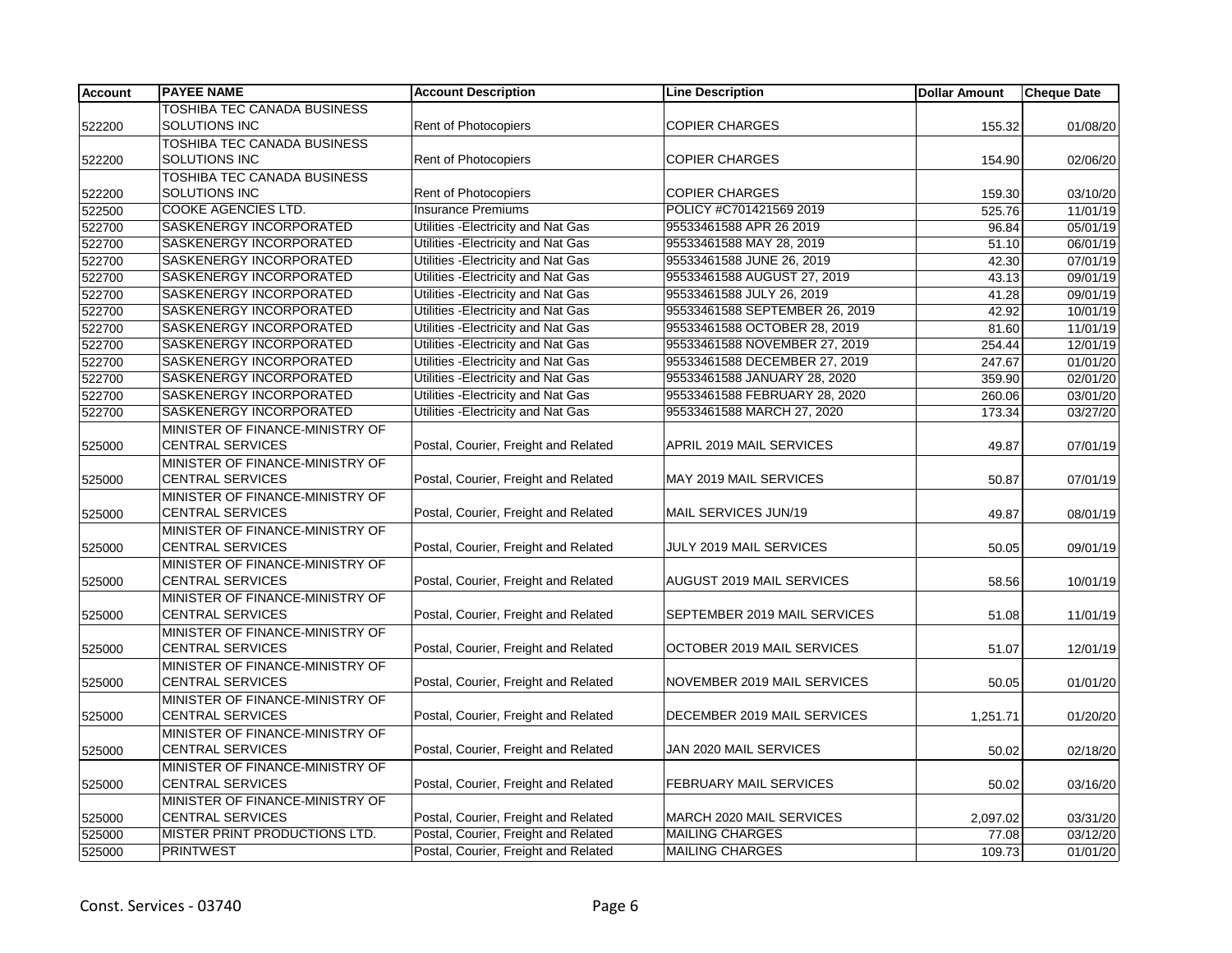| Account | <b>PAYEE NAME</b>                                 | <b>Account Description</b>              | <b>Line Description</b>               | <b>Dollar Amount</b> | <b>Cheque Date</b> |
|---------|---------------------------------------------------|-----------------------------------------|---------------------------------------|----------------------|--------------------|
| 525000  | <b>STAPLES BUSINESS DEPOT</b>                     | Postal, Courier, Freight and Related    | 110545 POSTAGE - NO GST               | 90.00                | 08/01/19           |
| 528000  | <b>NETFORE SYSTEMS INC.</b>                       | <b>Support Services</b>                 | <b>SOFTWARE LICENSE</b>               | 2,250.00             | 10/01/19           |
| 529000  | SASKATCHEWAN HEALTH AUTHORITY                     | <b>General Contractual Services</b>     | <b>ACCESS TO INFORMATION REQUESTS</b> | 180.00               | 10/01/19           |
| 529000  | SASKATCHEWAN HEALTH AUTHORITY                     | <b>General Contractual Services</b>     | <b>ACCESS TO INFORMATION REQUESTS</b> | 60.00                | 12/01/19           |
| 529000  | TAM, VIVIAN                                       | <b>General Contractual Services</b>     | <b>RESEARCH SERVICES</b>              | 420.00               | 12/01/19           |
| 529000  | TAM, VIVIAN                                       | <b>General Contractual Services</b>     | <b>RESEARCH SERVICES</b>              | 210.00               | 12/01/19           |
| 529000  | TAM, VIVIAN                                       | <b>General Contractual Services</b>     | <b>RESEARCH SERVICES</b>              | 245.00               | 12/01/19           |
| 529200  | MOWAT, VICKI                                      | <b>Professional Development</b>         | <b>REIMB: CONFERENCE REGISTRATION</b> | 900.00               | 07/01/19           |
| 530000  | <b>BELL MEDIA INC.</b>                            | <b>Communications Development Costs</b> | <b>ADVERTISING PRODUCTION</b>         | 25.00                | 01/01/20           |
| 530500  | ABORIGINAL CONSULTING SERVICES<br>(ACS)           | Media Placement                         | <b>ADVERTISING</b>                    | 35.38                | 07/01/19           |
| 530500  | ACS ABORIGINAL CONSULTING<br><b>SERVICES</b>      | Media Placement                         | <b>ADVERTISING</b>                    | 153.85               | 01/01/20           |
| 530500  | <b>BELL MEDIA INC.</b>                            | <b>Media Placement</b>                  | <b>ADVERTISING</b>                    | 150.00               | 01/01/20           |
| 530500  | <b>BELL MEDIA INC.</b>                            | Media Placement                         | <b>ADVERTISING</b>                    | 352.00               | 01/01/20           |
| 530500  | <b>BELL MEDIA INC.</b>                            | <b>Media Placement</b>                  | <b>ADVERTISING</b>                    | 148.00               | 02/01/20           |
| 530500  | <b>BELL MEDIA INC.</b>                            | Media Placement                         | <b>ADVERTISING</b>                    | 50.00                | 02/01/20           |
| 530500  | <b>CN CURLING CLUB</b>                            | <b>Media Placement</b>                  | <b>ADVERTISING - NO GST</b>           | 250.00               | 01/21/20           |
| 530500  | <b>CREATIVE OUTDOOR</b>                           | Media Placement                         | ADVERTISING - NO GST                  | 2,160.00             | 12/12/19           |
|         | FILIPINO CANADIAN ASSOCIATION OF                  |                                         |                                       |                      |                    |
| 530500  | SASKATOON INC.                                    | Media Placement                         | <b>ADVERTISING</b>                    | 150.00               | 06/01/19           |
| 530500  | <b>MADD MESSAGE</b>                               | <b>Media Placement</b>                  | ADVERTISING                           | 50.00                | 11/01/19           |
| 530500  | MISTER PRINT PRODUCTIONS LTD.                     | Media Placement                         | <b>ADVERTISING</b>                    | 15.90                | 08/01/19           |
| 530500  | <b>NOW COMMUNICATIONS</b>                         | Media Placement                         | <b>ADVERTISING</b>                    | 11,500.00            | 03/31/20           |
| 530500  | <b>OUTFRONT MEDIA CANADA</b>                      | <b>Media Placement</b>                  | <b>ADVERTISING</b>                    | 1,900.00             | 01/23/20           |
| 530500  | <b>OUTFRONT MEDIA CANADA</b>                      | <b>Media Placement</b>                  | <b>ADVERTISING</b>                    | 1,050.00             | 02/06/20           |
| 530500  | <b>OUTFRONT MEDIA CANADA</b>                      | Media Placement                         | <b>ADVERTISING</b>                    | 850.00               | 03/19/20           |
| 530500  | PLANET S MAGAZINE                                 | Media Placement                         | <b>ADVERTISING</b>                    | 110.00               | 02/01/20           |
| 530500  | POSTMEDIA NETWORK INC.                            | Media Placement                         | <b>ADVERTISING</b>                    | 80.54                | 08/01/19           |
| 530500  | POSTMEDIA NETWORK INC.                            | <b>Media Placement</b>                  | <b>ADVERTISING</b>                    | 12.50                | 02/01/20           |
| 530500  | ROYAL CANADIAN LEGION<br>SASKATCHEWAN COMMAND     | Media Placement                         | ADVERTISING                           | 45.79                | 03/01/20           |
| 530500  | <b>SASK MUSIC EDUCATORS</b><br><b>ASSOCIATION</b> | Media Placement                         | ADVERTISING SCC PROGRAMMES            | 43.00                | 11/07/19           |
| 530500  | SASKATOON DESIGNETC                               | <b>Media Placement</b>                  | ADVERTISING                           | 59.00                | 07/01/19           |
| 530500  | SASKATOON DESIGNETC                               | Media Placement                         | <b>ADVERTISING</b>                    | 297.50               | 07/08/19           |
| 530500  | SASKATOON DESIGNETC                               | Media Placement                         | <b>ADVERTISING - NO GST</b>           | 99.00                | 12/17/19           |
| 530500  | <b>SASKATOON DESIGNETC</b>                        | <b>Media Placement</b>                  | <b>ADVERTISING</b>                    | 99.00                | 03/01/20           |
| 530500  | SASKATOON DIVERSITY NETWORK INC.                  | Media Placement                         | <b>ADVERTISING</b>                    | 150.00               | 06/03/19           |
| 530500  | SASKATOON EXPRESS NEWSPAPER                       | Media Placement                         | ADVERTISING                           | 53.00                | 05/01/19           |
| 530500  | <b>SASKATOON SUMMER PLAYERS</b>                   | <b>Media Placement</b>                  | <b>ADVERTISING</b>                    | 50.00                | 09/01/19           |
| 530500  | <b>SASKTEL CENTRE</b>                             | <b>Media Placement</b>                  | <b>ADVERTISING</b>                    | 5,500.00             | 04/01/19           |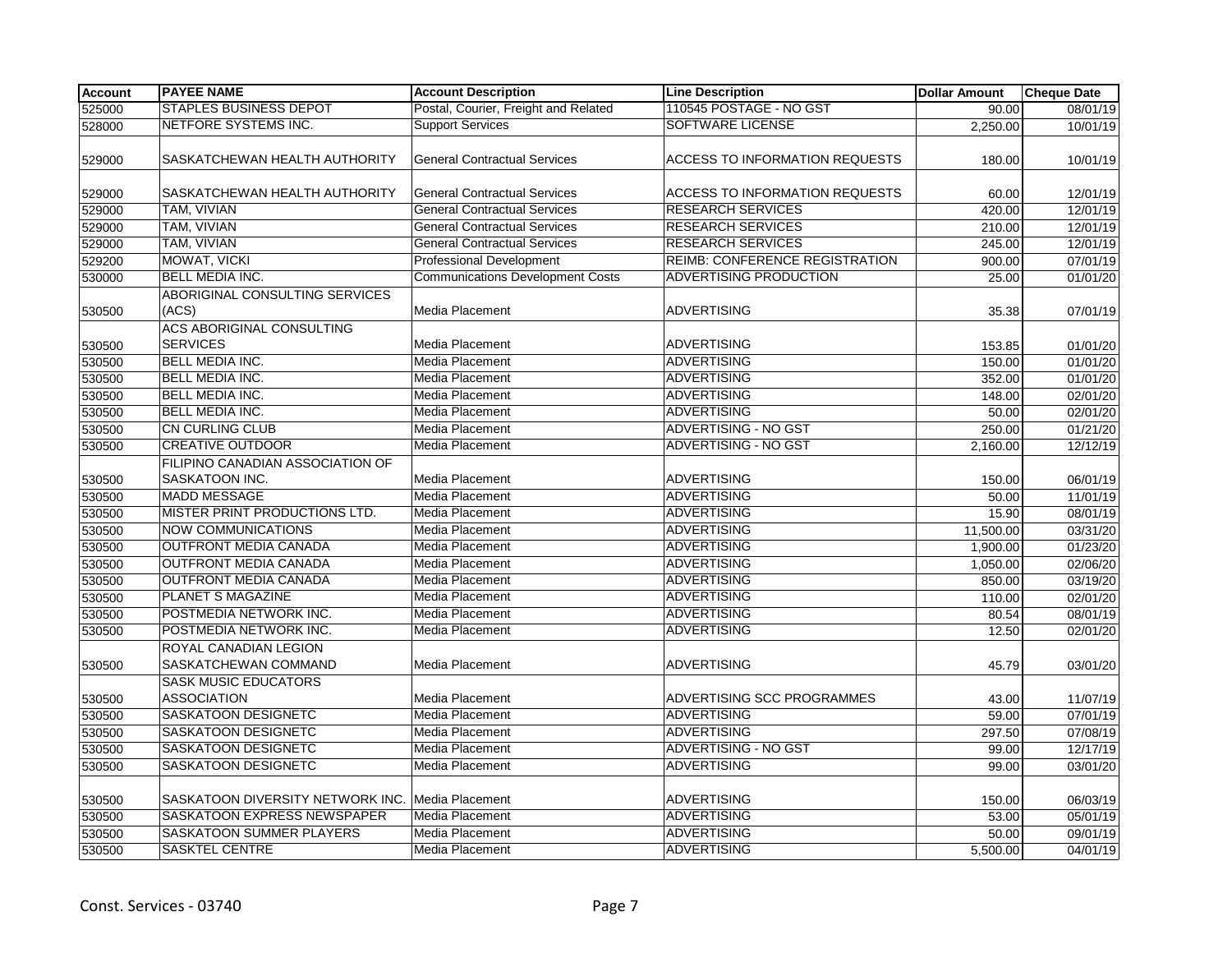| <b>Account</b> | <b>PAYEE NAME</b>                              | <b>Account Description</b>         | <b>Line Description</b>              | <b>Dollar Amount</b> | <b>Cheque Date</b> |
|----------------|------------------------------------------------|------------------------------------|--------------------------------------|----------------------|--------------------|
| 530500         | <b>ST. ANDREW'S COLLEGE</b>                    | Media Placement                    | <b>ADVERTISING</b>                   | 75.00                | 05/01/19           |
| 530500         | <b>ST. ANDREW'S COLLEGE</b>                    | <b>Media Placement</b>             | <b>ADVERTISING</b>                   | 75.00                | 03/03/20           |
|                |                                                |                                    |                                      |                      |                    |
| 530500         | SUDDENLY SASKATCHEWAN MAGAZINE Media Placement |                                    | ADVERTISING                          | 30.00                | 05/01/19           |
| 530800         | <b>PRINTWEST</b>                               | Publications                       | <b>NEWSLETTERS</b>                   | 1,197.80             | 08/01/19           |
| 530800         | <b>PRINTWEST</b>                               | Publications                       | NEWSLETTERS                          | 1,550.00             | 01/01/20           |
| 530800         | <b>PRINTWEST</b>                               | <b>Publications</b>                | NEWSLETTERS                          | 1,659.85             | 03/18/20           |
| 530900         | SASKATOON POPPY CAMPAIGN                       | <b>Promotional Items</b>           | <b>WREATH</b>                        | 75.00                | 11/01/19           |
|                |                                                |                                    |                                      |                      |                    |
| 542000         | HARRIS NACIRI, TWYLA R                         | Travel                             | C.A. TRAVEL MAY 21 - AUGUST 12, 2019 | 65.51                | 08/01/19           |
| 542000         | <b>HARRIS NACIRI, TWYLA R</b>                  | Travel                             | C.A. TRAVEL AUGUST 14, 2019          | 10.83                | 08/14/19           |
| 542000         | HARRIS NACIRI, TWYLA R                         | Travel                             | C.A. TRAVEL SEPTEMBER 16, 2019       | 279.61               | 09/16/19           |
| 542000         | HARRIS NACIRI, TWYLA R                         | Travel                             | C.A. TRAVEL OCTOBER 2 & 7, 2019      | 17.73                | 10/02/19           |
| 542000         | HARRIS NACIRI, TWYLA R                         | Travel                             | C.A. TRAVEL NOVEMBER 20, 2019        | 20.37                | 11/22/19           |
| 550200         | MOWAT, VICKI                                   | Books, Mags and Ref Materials      | <b>REIMB: SUBSCRIPTION</b>           | 352.80               | 08/01/19           |
| 555000         | <b>HBI OFFICE PLUS INC.</b>                    | <b>Other Material and Supplies</b> | <b>OFFICE SUPPLIES</b>               | 14.70                | 04/15/19           |
| 555000         | HBI OFFICE PLUS INC.                           | <b>Other Material and Supplies</b> | <b>OFFICE SUPPLIES</b>               | 9.63                 | 05/01/19           |
| 555000         | HBI OFFICE PLUS INC.                           | <b>Other Material and Supplies</b> | <b>OFFICE SUPPLIES</b>               | 39.16                | 05/01/19           |
| 555000         | <b>HBI OFFICE PLUS INC.</b>                    | Other Material and Supplies        | <b>OFFICE SUPPLIES</b>               | 82.30                | 07/01/19           |
| 555000         | HBI OFFICE PLUS INC.                           | <b>Other Material and Supplies</b> | <b>OFFICE SUPPLIES</b>               | 11.67                | 07/04/19           |
| 555000         | <b>HBI OFFICE PLUS INC.</b>                    | <b>Other Material and Supplies</b> | <b>OFFICE SUPPLIES</b>               | 11.61                | 08/01/19           |
| 555000         | HBI OFFICE PLUS INC.                           | <b>Other Material and Supplies</b> | <b>OFFICE SUPPLIES</b>               | 93.14                | 09/01/19           |
| 555000         | HBI OFFICE PLUS INC.                           | <b>Other Material and Supplies</b> | <b>OFFICE SUPPLIES</b>               | 41.75                | 09/01/19           |
| 555000         | HBI OFFICE PLUS INC.                           | <b>Other Material and Supplies</b> | <b>OFFICE SUPPLIES</b>               | 117.81               | 11/06/19           |
| 555000         | <b>HBI OFFICE PLUS INC.</b>                    | <b>Other Material and Supplies</b> | <b>OFFICE SUPPLIES</b>               | 12.71                | 11/20/19           |
| 555000         | <b>HBI OFFICE PLUS INC.</b>                    | <b>Other Material and Supplies</b> | <b>OFFICE SUPPLIES</b>               | 54.90                | 01/01/20           |
| 555000         | <b>HBI OFFICE PLUS INC.</b>                    | <b>Other Material and Supplies</b> | <b>OFFICE SUPPLIES</b>               | 22.98                | 01/06/20           |
| 555000         | HBI OFFICE PLUS INC.                           | Other Material and Supplies        | <b>OFFICE SUPPLIES</b>               | 11.56                | 01/10/20           |
| 555000         | HBI OFFICE PLUS INC.                           | Other Material and Supplies        | <b>OFFICE SUPPLIES</b>               | 116.05               | 02/10/20           |
| 555000         | HBI OFFICE PLUS INC.                           | Other Material and Supplies        | <b>OFFICE SUPPLIES</b>               | 170.55               | 02/13/20           |
| 555000         | HARRIS NACIRI, TWYLA R                         | <b>Other Material and Supplies</b> | <b>OFFICE SUPPLIES</b>               | 12.46                | 08/15/19           |
| 555000         | HARRIS NACIRI, TWYLA R                         | <b>Other Material and Supplies</b> | OFFICE SUPPLIES                      | 100.42               | 08/15/19           |
| 555000         | <b>HARRIS NACIRI, TWYLA R</b>                  | <b>Other Material and Supplies</b> | <b>OFFICE SUPPLIES</b>               | 29.37                | 09/10/19           |
| 555000         | HARRIS NACIRI, TWYLA R                         | Other Material and Supplies        | OFFICE SUPPLIES                      | 11.06                | 10/07/19           |
| 555000         | HARRIS NACIRI, TWYLA R                         | <b>Other Material and Supplies</b> | <b>OFFICE SUPPLIES</b>               | 31.06                | 11/22/19           |
| 555000         | HARRIS NACIRI, TWYLA R                         | <b>Other Material and Supplies</b> | <b>OFFICE SUPPLIES</b>               | 25.37                | 12/17/19           |
| 564600         | MOWAT, VICKI                                   | Computer Software - Exp            | <b>REIMB: SOFTWARE</b>               | 870.91               | 08/01/19           |
| 564600         | <b>MOWAT, VICKI</b>                            | Computer Software - Exp            | <b>REIMB: DROPBOX SOFTWARE</b>       | 279.00               | 12/17/19           |
| 588950         |                                                |                                    | PREPAID EXPENSE ADJUSTMENTS          | $-1,215.00$          | 03/12/20           |
| 588950         |                                                |                                    | PREPAID EXPENSE ADJUSTMENTS          | 2,295.00             | 04/24/19           |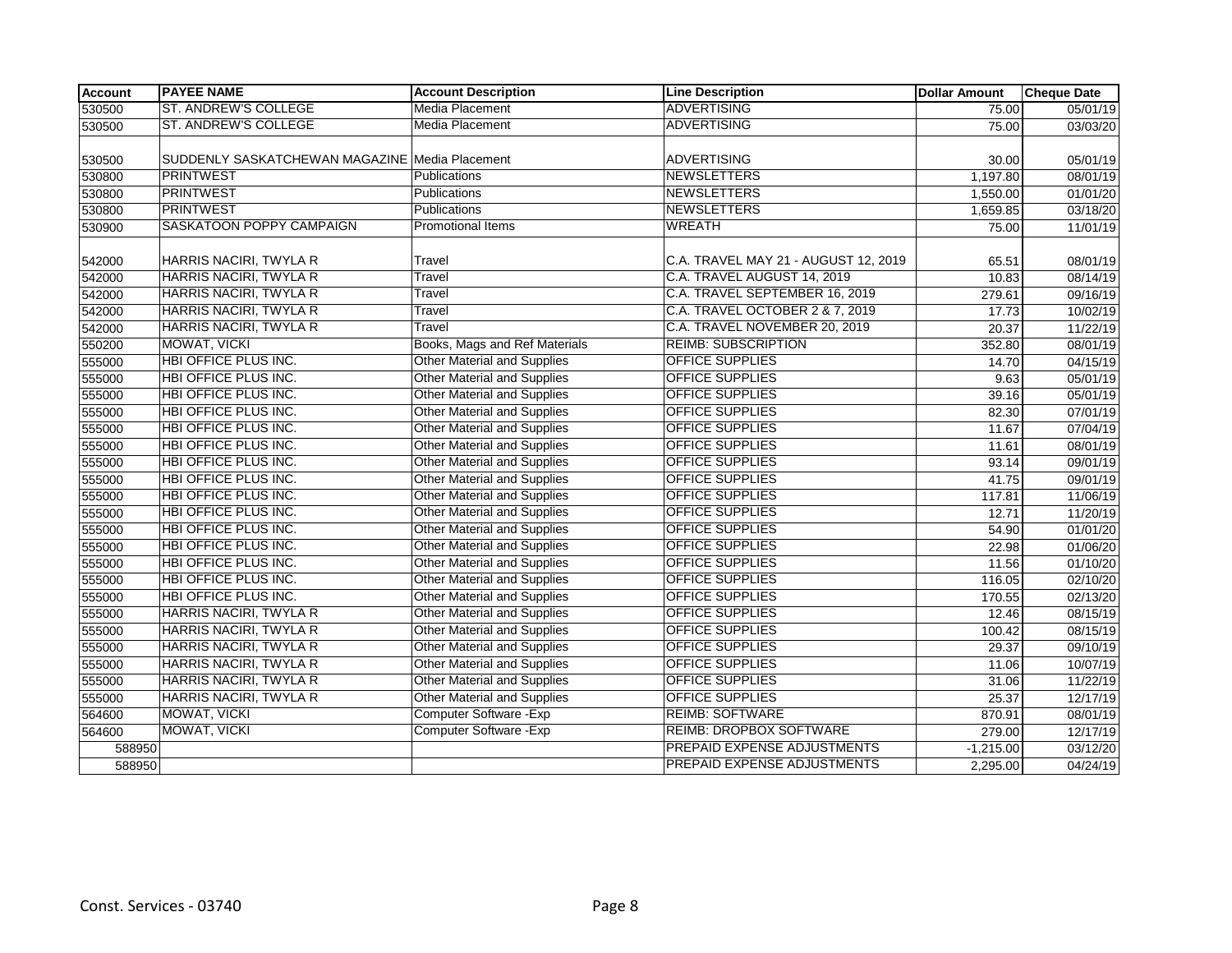# **LEGISLATIVE ASSEMBLY OF SASKATCHEWAN MEMBERS' ACCOUNTABILITY AND DISCLOSURE REPORT For the fiscal year ending March 31, 2020**

### **DIRECTIVE #6 - CONSTITUENCY ASSISTANT EXPENSES**

**2019-2020 TOTAL: \$64,278.55**

| <b>Account</b> | <b>Payee Name</b>             | <b>Account Description</b> | <b>Dollar Amount</b>  | <b>Cheque Date</b> |  |
|----------------|-------------------------------|----------------------------|-----------------------|--------------------|--|
|                |                               |                            |                       |                    |  |
| 513000         | HARRIS NACIRI, TWYLA R        | Out-of-Scope Permanent     | 0.00                  | 04/03/19           |  |
| 513000         | HARRIS NACIRI, TWYLA R        | Out-of-Scope Permanent     | 2,213.42              | 04/16/19           |  |
| 513000         | <b>HARRIS NACIRI, TWYLA R</b> | Out-of-Scope Permanent     | 2,213.42              | 05/01/19           |  |
| 513000         | <b>HARRIS NACIRI, TWYLA R</b> | Out-of-Scope Permanent     | 1,549.39              | 05/15/19           |  |
| 513000         | HARRIS NACIRI, TWYLA R        | Out-of-Scope Permanent     | 2,213.42              | 05/29/19           |  |
| 513000         | HARRIS NACIRI, TWYLA R        | Out-of-Scope Permanent     | 2,213.42              | 06/12/19           |  |
| 513000         | HARRIS NACIRI, TWYLA R        | Out-of-Scope Permanent     | 1,106.71              | 06/26/19           |  |
| 513000         | HARRIS NACIRI, TWYLA R        | Out-of-Scope Permanent     | 2,213.42              | 07/10/19           |  |
| 513000         | HARRIS NACIRI, TWYLA R        | Out-of-Scope Permanent     | 1,328.05              | 07/24/19           |  |
| 513000         | <b>HARRIS NACIRI, TWYLA R</b> | Out-of-Scope Permanent     | 2,213.42              | 08/07/19           |  |
| 513000         | <b>HARRIS NACIRI, TWYLA R</b> | Out-of-Scope Permanent     | 2,213.42              | 08/21/19           |  |
| 513000         | HARRIS NACIRI, TWYLA R        | Out-of-Scope Permanent     | 2,213.42              | 09/04/19           |  |
| 513000         | <b>HARRIS NACIRI, TWYLA R</b> | Out-of-Scope Permanent     | 2,213.42              | 09/18/19           |  |
| 513000         | HARRIS NACIRI, TWYLA R        | Out-of-Scope Permanent     | 2,213.42              | 10/02/19           |  |
| 513000         | HARRIS NACIRI, TWYLA R        | Out-of-Scope Permanent     | 2,213.42              | 10/16/19           |  |
| 513000         | HARRIS NACIRI, TWYLA R        | Out-of-Scope Permanent     | 1,770.74              | 11/01/19           |  |
| 513000         | <b>HARRIS NACIRI, TWYLA R</b> | Out-of-Scope Permanent     | 2,213.42              | 11/13/19           |  |
| 513000         | HARRIS NACIRI, TWYLA R        | Out-of-Scope Permanent     | 1,549.39              | 11/27/19           |  |
| 513000         | HARRIS NACIRI, TWYLA R        | Out-of-Scope Permanent     | 1,663.14              | 12/11/19           |  |
| 513000         | <b>HARRIS NACIRI, TWYLA R</b> | Out-of-Scope Permanent     | 4,213.42              | 12/24/19           |  |
| 513000         | HARRIS NACIRI, TWYLA R        | Out-of-Scope Permanent     | 2,213.43              | 01/08/20           |  |
| 513000         | HARRIS NACIRI, TWYLA R        | Out-of-Scope Permanent     | 2,213.42              | 01/23/20           |  |
| 513000         | HARRIS NACIRI, TWYLA R        | Out-of-Scope Permanent     | 2,213.42              | 02/05/20           |  |
| 513000         | <b>HARRIS NACIRI, TWYLA R</b> | Out-of-Scope Permanent     | 2,721.94              | 02/19/20           |  |
| 513000         | HARRIS NACIRI, TWYLA R        | Out-of-Scope Permanent     | 2,014.19              | 03/04/20           |  |
| 513000         | HARRIS NACIRI, TWYLA R        | Out-of-Scope Permanent     | 2,235.53              | 03/18/20           |  |
| 513000         | HARRIS NACIRI, TWYLA R        | Out-of-Scope Permanent     | 2,235.53              | 04/01/20           |  |
| 513000         | HARRIS NACIRI, TWYLA R        | Out-of-Scope Permanent     | 1,789.92              | 04/09/20           |  |
| 514000         | DETBRENNER-REMPEL, NIGEL      | Casual/Term                | 296.91                | 11/01/19           |  |
| 514000         | DETBRENNER-REMPEL, NIGEL      | Casual/Term                | 0.00                  | 11/13/19           |  |
| 514000         | DETBRENNER-REMPEL, NIGEL      | Casual/Term                | 2.98                  | 02/19/20           |  |
| 514000         | <b>HICKS, JASON</b>           | Casual/Term                | 148.46                | 04/16/19           |  |
| 514000         | <b>HICKS, JASON</b>           | Casual/Term                | 148.46                | 05/01/19           |  |
| 514000         | <b>HICKS, JASON</b>           | Casual/Term                | 701.05                | 05/15/19           |  |
| 514000         | <b>HICKS, JASON</b>           | Casual/Term                | $1,146.\overline{42}$ | 06/12/19           |  |
| 514000         | <b>HICKS, JASON</b>           | Casual/Term                | 400.02                | 09/18/19           |  |
| 514000         | <b>HICKS, JASON</b>           | Casual/Term                | 25.47                 | 02/19/20           |  |
| 514000         | <b>MACNALLY, AUSTIN</b>       | Casual/Term                | 0.00                  | 04/03/19           |  |